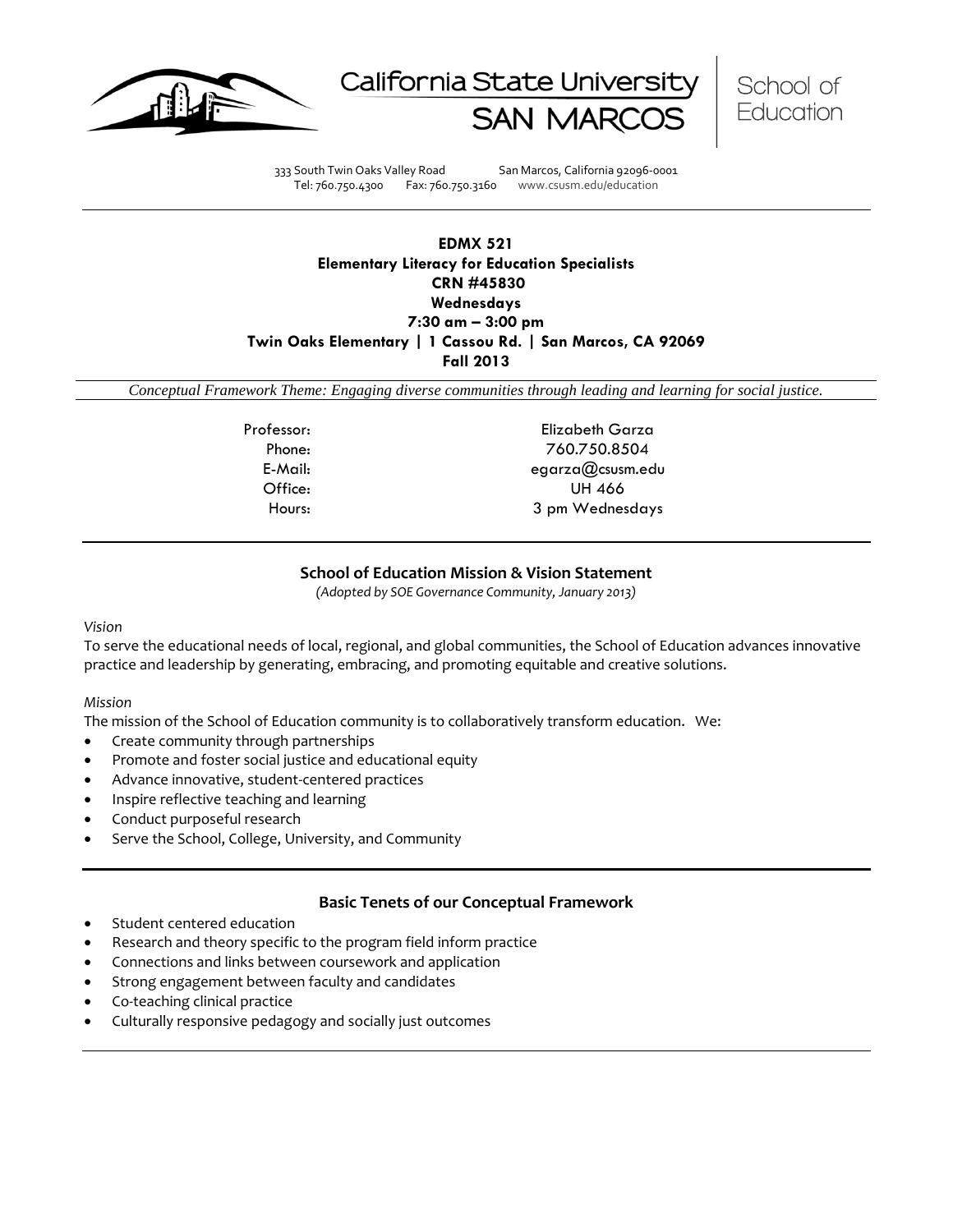# **COURSE DESCRIPTION**

Focuses on developing Education Specialists' understanding of theory, methodology, and assessment of English Language Arts and second language learning in integrated and inclusive elementary classrooms. *Enrollment Restriction: Admission to the Education Specialist Credential Program.*

GARZA: The primary aim of this course is for students to develop an understanding of the theory, methodology and assessment of English language arts and second language learning in integrated and inclusive elementary and middle school classrooms.

# **Course Prerequisites**

Admission to the Multiple Subject Teacher Credential Program.

# **Course Objectives**

# *Knowledge* –

Teacher candidates will:

- Gain an understanding of how a first and second language is acquired.
- Gain an understanding of the reading process and its relationship to thought, language and learning and the knowledge of reading content including: word analysis, fluency, vocabulary- academic language- and background knowledge, reading comprehension, literary response and analysis.
- Gain understanding of how to learn to read and write in first and second languages.
- Become familiar with how to "deliver a comprehensive program of systematic, explicit instruction in reading, writing, listening, and speaking aligned to the state adopted English Language Arts Content Standards and the Reading/Language Arts Framework (2007).
- Become familiar with "multiple monitoring measures within the three basic types of assessments to determine students' progress towards state adopted content standards."
- Become familiar with "differentiated reading instruction and interventions to meet the needs of the *full range of learners (including struggling readers, students with special needs, English learners, speakers of nonstandard English, and advanced learners)* who have varied reading levels and language backgrounds."

# *Skills* –

Teacher candidates will:

- Become sensitive observers of children's language using behaviors.
- "Demonstrate knowledge and ability to utilize multiple monitoring measures within the three basic types of assessments to determine students' progress towards state adopted content standards: entry level assessment for instructional planning, monitoring student progress, post test or summative assessment."
- "Be able to analyze and interpret results [of children's reading and writing behaviors] to plan effective and differentiated instruction and interventions."
- "Demonstrate knowledge of components of effective instructional delivery in reading, writing and listening and speaking."
- Develop the ability to select appropriate materials and instructional strategies to meet the individual needs of students and use "State Board of Education (SBE)-adopted core instructional materials for both instruction and intervention."
- Develop the ability to differentiate literacy instruction in order to provide Universal Access.
- Learn how to organize the classroom for teaching reading and writing to the *full range of learners (including struggling readers, students with special needs, English learners, speakers of non-standard English, and advanced learners)* who have varied reading levels and language backgrounds

# *Attitudes and Values* –

Teacher candidates will:

- Develop an appreciation for the natural language abilities children possess for processing and producing print.
- To appreciate the need and value of integrating reading writing into all curricular areas
- Affirm the importance of a rich environment for an effective language arts program.
- Develop a sensitivity to and appreciation for culturally and linguistically diverse learners.
- Develop a sensitivity to and appreciation for the importance of reading and writing for students' own personal and professional growth.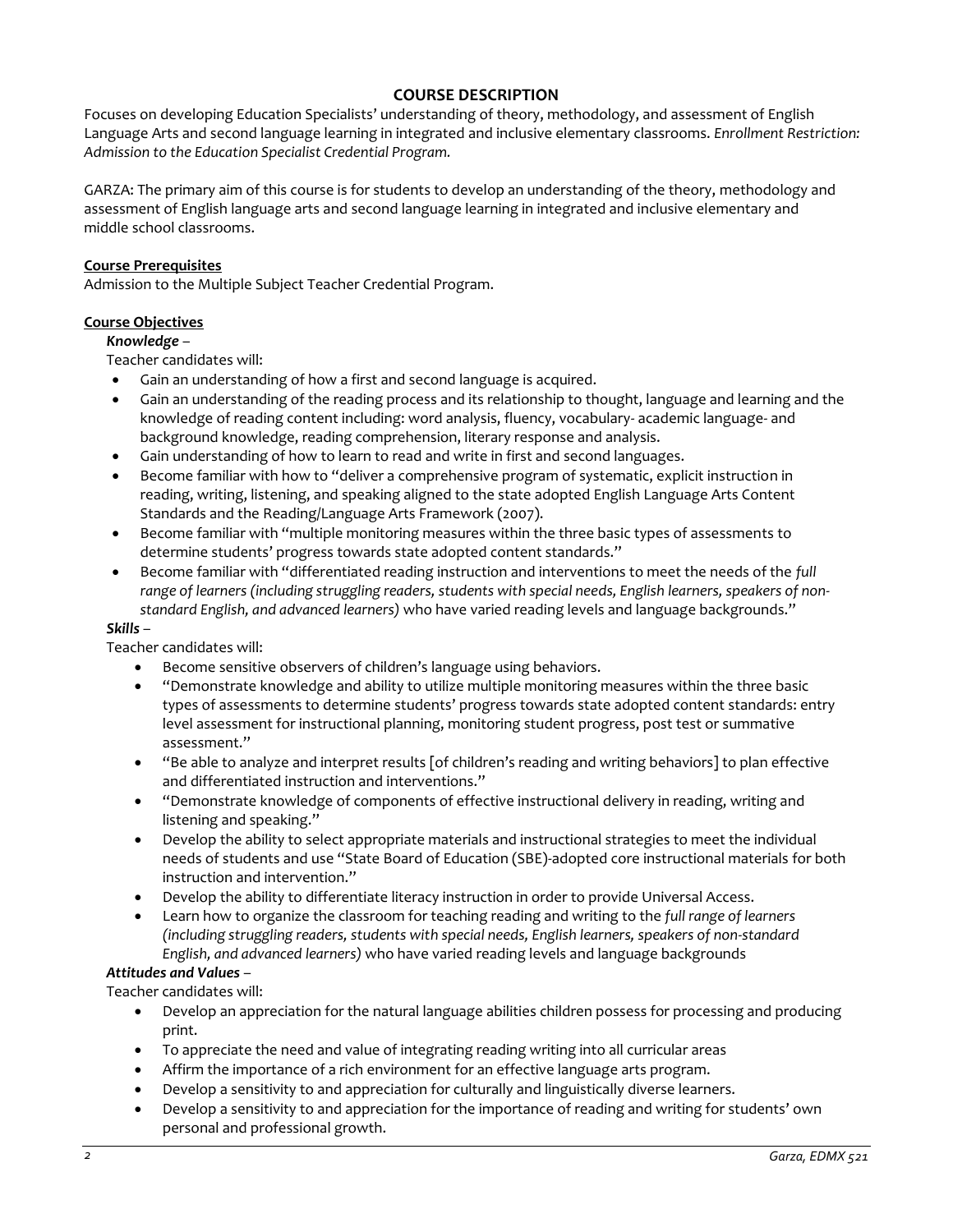Develop a respect for each student, his/her abilities and background and the student's right to instruction that meets his/her individual needs.

(2007). *Reading/ Language Arts Framework for California Public Schools*. California Depart of Education, Sacramento.

# **Required Texts**

- Reutzel & Cooter (2012 6<sup>th</sup> edition). Teaching Children to Read: The Teacher Makes the Difference. (ISBN: 9780132566063)
- Jerry Johns (2008 or any recent edition). *Basic Reading Inventory* (ISBN: 9780757551277 for the 10<sup>th</sup> Edition)
- Zarrillo, James. (2010) Ready for Revised RICA: A Test Prep Guide (**3 rd Edition**) (ISBN: 9780137008681) (\$ 30 new)
- Lee, John. (2008). Visualizing Elementary Social Studies Methods. (ISBN 13: 97804717206666)
- Articles posted on Cougar Course

# **Recommended Texts**

Gail E. Tompkins. 50 Literacy Strategies: Step by Step  $4^{th}$  edition (ISBN-10: 013294491X) (\$ 31)

# **Authorization to Teach English Learners**

This credential program has been specifically designed to prepare teachers for the diversity of languages often encountered in California public school classrooms. The authorization to teach English learners is met through the infusion of content and experiences within the credential program, as well as additional coursework. Candidates successfully completing this program receive a credential with authorization to teach English learners. *(Approved by CCTC in SB 2042 Program Standards, August 02)*

# **STUDENT LEARNING OUTCOMES**

# **California Teaching Commission Standards Alignment:**

The course objectives, assignments, and assessments have been aligned with the CTC standards for Multiple Subjects Credential. The following standards are a primary emphasis for this course:

- 3- Relationship between theory and practice
- 4- Pedagogical thought and reflective practice
- 5- Equity, Diversity & Access
- 7-A: Multiple Subject Reading, Writing, and Related Language Instruction in English

# **Special Education**

Consistent with the intent to offer a seamless teaching credential in the School of Education, this course demonstrates the collaborative infusion of special education competencies reflecting inclusive educational practices.

# **Technology**

This course infuses technology competencies to prepare candidates to use technology, emphasizing use in both teaching practice and student learning.

# **Teacher Performance Expectation (TPE) Competencies**

The course objectives, assignments, and assessments have been aligned with the CTC standards for Multiple Subject Credential. This course is designed to help teachers seeking the Multiple Subjects Credential to develop the skills, knowledge, and attitudes necessary to assist schools and districts implement effective programs for all students. The successful candidate will be able to merge theory and practice in order to realize a comprehensive and extensive educational program for all students.

This course responds to TPE 1A- Subject-Specific Pedagogical Skills for Multiple Subject Teaching Assignments: Reading Language Arts.

# **California Teacher Performance Assessment (CalTPA)**

Beginning July 1, 2008 all California credential candidates must successfully complete a state-approved system of teacher performance assessment (TPA), to be embedded in the credential program of preparation. At CSUSM this assessment system is called the CalTPA or the TPA for short.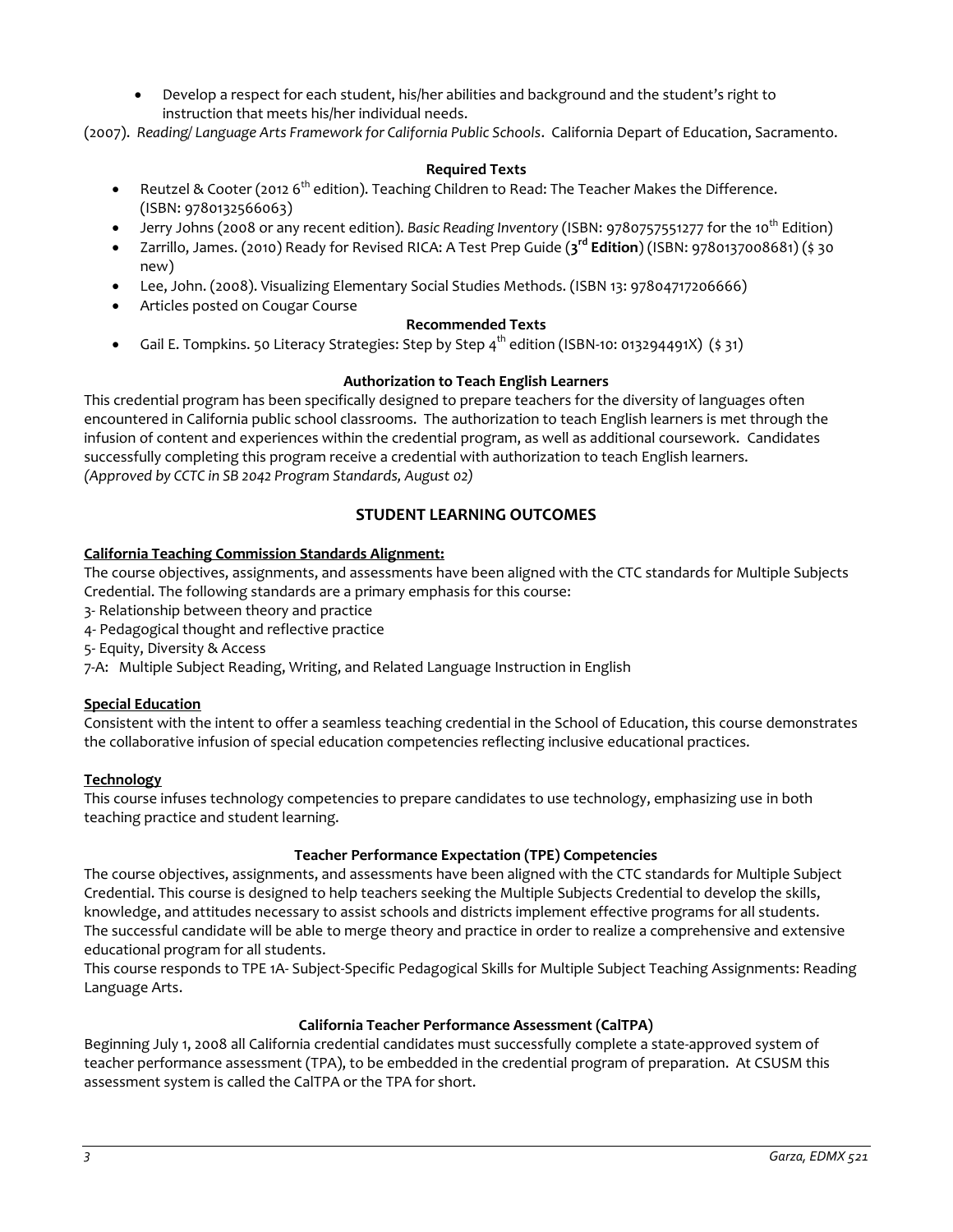To assist your successful completion of the TPA, a series of informational seminars are offered over the course of the program. TPA related questions and logistical concerns are to be addressed during the seminars. Your attendance to TPA seminars will greatly contribute to your success on the assessment.

Additionally, SoE classes use common pedagogical language, lesson plans (lesson designs), and unit plans (unit designs) in order to support and ensure your success on the TPA and more importantly in your credential program.

The CalTPA Candidate Handbook, TPA seminar schedule, and other TPA support materials can be found on the SoE website: <http://www.csusm.edu/education/CalTPA/ProgramMaterialsTPA.html>

### **Assessment of Professional Dispositions**

Assessing a candidate's dispositions within a professional preparation program is recognition that teaching and working with learners of all ages requires not only specific content knowledge and pedagogical skills, but positive attitudes about multiple dimensions of the profession. The School of Education has identified six dispositions – social justice and equity, collaboration, critical thinking, professional ethics, reflective teaching and learning, and life-long learning—and developed an assessment rubric. For each dispositional element, there are three levels of performance - *unacceptable*, *initial target*, and *advanced target*. The description and rubric for the three levels of performance offer measurable behaviors and examples.

The assessment is designed to provide candidates with ongoing feedback for their growth in professional dispositions and includes a self-assessment by the candidate. The dispositions and rubric are presented, explained and assessed in one or more designated courses in each program as well as in clinical practice. Based upon assessment feedback candidates will compose a reflection that becomes part of the candidate's Teaching Performance Expectation portfolio. Candidates are expected to meet the level of *initial target* during the program.

### **School of Education Attendance Policy**

Due to the dynamic and interactive nature of courses in the School of Education, all candidates are expected to attend all classes and participate actively. At a minimum, candidates must attend more than 80% of class time, or s/he may not receive a passing grade for the course at the discretion of the instructor. Individual instructors may adopt more stringent attendance requirements. Should the candidate have extenuating circumstances, s/he should contact the instructor as soon as possible. *(Adopted by the COE Governance Community, December, 1997).*

# **Students with Disabilities Requiring Reasonable Accommodations**

Candidates with disabilities who require reasonable accommodations must be approved for services by providing appropriate and recent documentation to the Office of Disable Student Services (DSS). This office is located in Craven Hall 4300, and can be contacted by phone at (760) 750-4905, or TTY (760) 750-4909. Candidates authorized by DSS to receive reasonable accommodations should meet with their instructor during office hours or, in order to ensure confidentiality, in a more private setting.

#### **All University Writing Requirement**

Writing requirements for this class will be met as described in the assignments. Every course at the university, including this one, must have a writing requirement of at least 2500 words.

#### **CSUSM Academic Honesty Policy**

"Students will be expected to adhere to standards of academic honesty and integrity, as outlined in the Student Academic Honesty Policy. All written work and oral presentation assignments must be original work. All ideas/materials that are borrowed from other sources must have appropriate references to the original sources. Any quoted material should give credit to the source and be punctuated with quotation marks.

Students are responsible for honest completion of their work including examinations. There will be no tolerance for infractions. If you believe there has been an infraction by someone in the class, please bring it to the instructor's attention. The instructor reserves the right to discipline any student for academic dishonesty in accordance with the general rules and regulations of the university. Disciplinary action may include the lowering of grades and/or the assignment of a failing grade for an exam, assignment, or the class as a whole."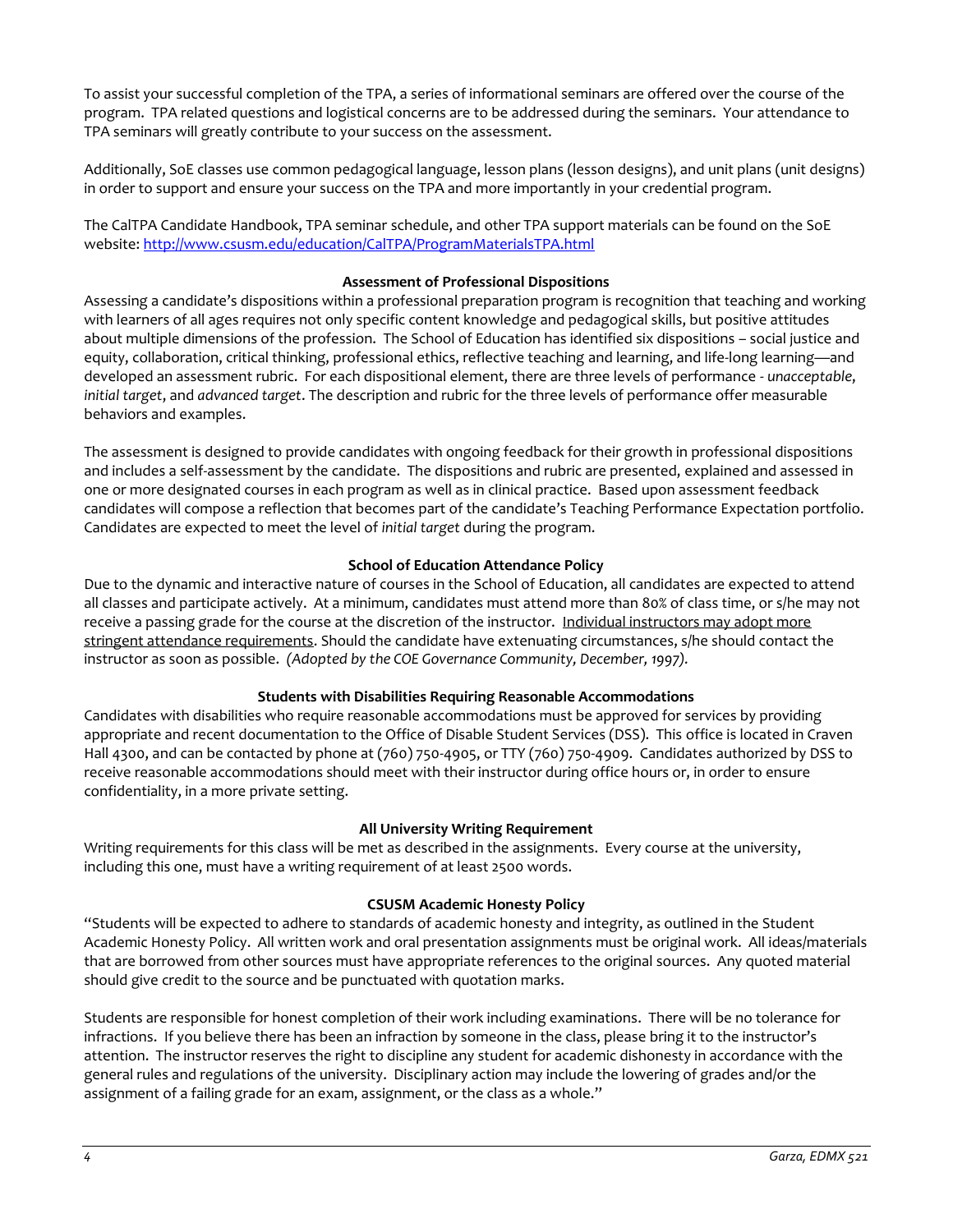Incidents of Academic Dishonesty will be reported to the Dean of Students. Sanctions at the University level may include suspension or expulsion from the University.

# **Plagiarism:**

As an educator, it is expected that each candidate will do his/her own work, and contribute equally to group projects and processes. Plagiarism or cheating is unacceptable under any circumstances. If you are in doubt about whether your work is paraphrased or plagiarized see the Plagiarism Prevention for Students website

[http://library.csusm.edu/plagiarism/index.html.](http://library.csusm.edu/plagiarism/index.html) If there are questions about academic honesty, please consult the University catalog.

# **Use of Technology:**

Candidates are expected to demonstrate competency in the use of various forms of technology (i.e. word processing, electronic mail, Moodle, use of the Internet, and/or multimedia presentations). Specific requirements for course assignments with regard to technology are at the discretion of the instructor. Keep a digital copy of all assignments for use in your teaching portfolio. All assignments will be submitted online, and some will be submitted in hard copy as well. Details will be given in class.

# **Electronic Communication Protocol:**

Electronic correspondence is a part of your professional interactions. If you need to contact the instructor, e-mail is often the easiest way to do so. It is my intention to respond to all received e-mails in a timely manner. Please be reminded that e-mail and on-line discussions are a very specific form of communication, with their own nuances and etiquette. For instance, electronic messages sent in all upper case (or lower case) letters, major typos, or slang, often communicate more than the sender originally intended. With that said, please be mindful of all e-mail and on-line discussion messages you send to your colleagues, to faculty members in the School of Education, or to persons within the greater educational community. All electronic messages should be crafted with professionalism and care. Things to consider:

- Would I say in person what this electronic message specifically says?
- How could this message be misconstrued?
- Does this message represent my highest self?
- Am I sending this electronic message to avoid a face-to-face conversation?

In addition, if there is ever a concern with an electronic message sent to you, please talk with the author in person in order to correct any confusion.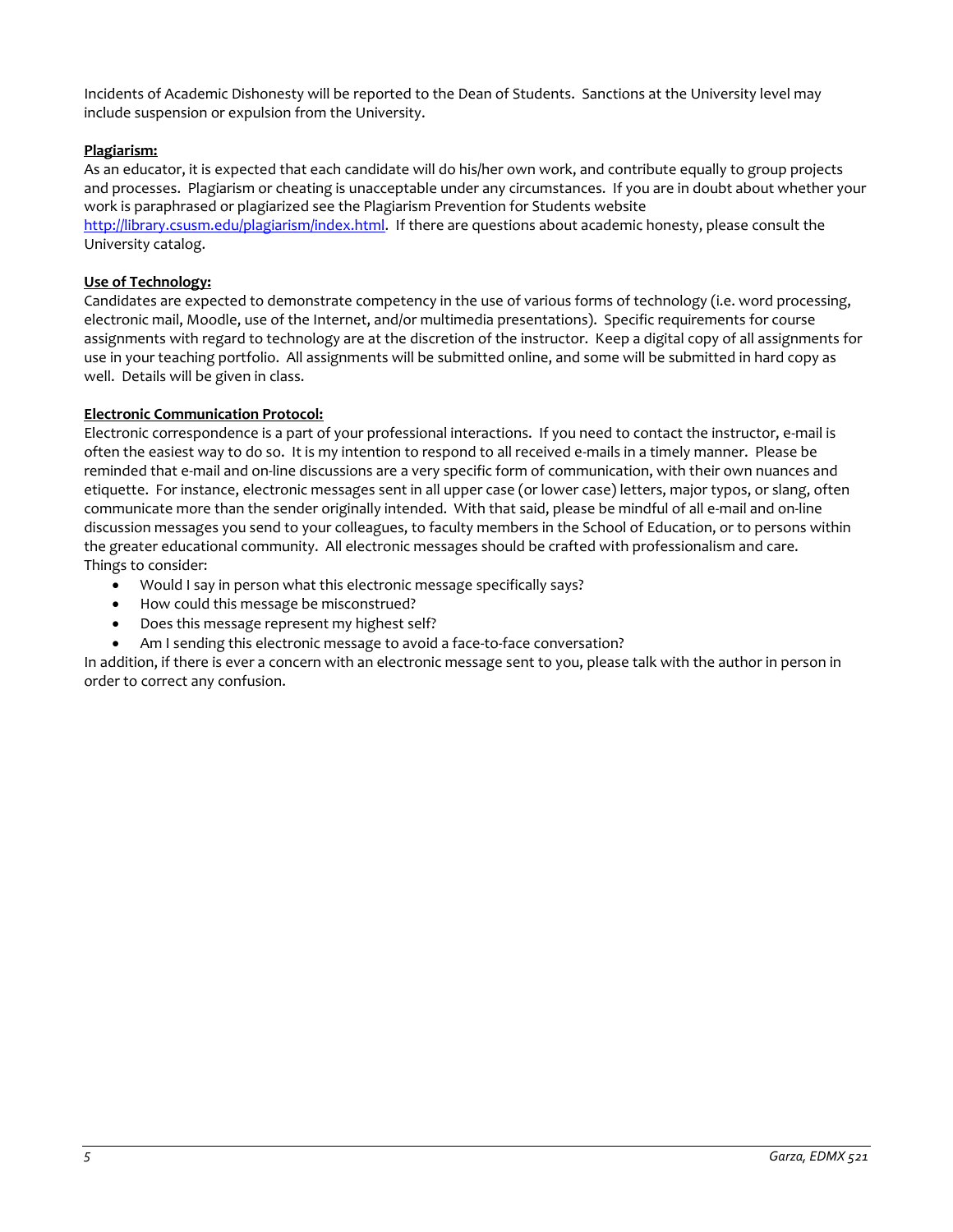# **Course Requirements**

Students are expected to demonstrate competency in the use of various forms of technology and keep a digital copy of all assignments. Students are expected to complete assigned readings *prior* to the class sessions to which the readings are related in preparation for class activities. It is expected that work will be proofread and edit wordprocessed assignments prior to submission. All citations and references use American Psychological Association (APA) format. In addition, it is expected that assignments will be turned in on time. Please discuss individual issues with the instructor (prior to due date). Points will be deducted if assignments are submitted late (10% penalty per day late; no credit will be awarded if the assignment is one week late). *Assignments that are turned in a week late will be given a grade of zero.*

| Assignment                                               | <b>Points</b> |
|----------------------------------------------------------|---------------|
| Forums for in-class activities                           | 15            |
| Lesson plan 1A                                           | 10            |
| Lesson plan 1B                                           | 10            |
| Literacy instruction strategy demonstration & report     | 15            |
| Assessment in literacy demonstration & information table | 15            |
| Forums & notebook for RICA competencies                  | 15            |
| Running Record Data Analysis Table                       | 10            |
| Lesson Plan 2 (by Nov $25^{th}$ )                        | 10            |
| <b>Total Points</b>                                      | 100           |

# **Descriptions of Assignments**

# FORUMS AND NOTEBOOK FOR RICA COMPETENCIES

Teacher Candidates conduct observations in the field to find examples of RICA competencies. Candidates observe reading instruction in classrooms and gather examples of specific RICA competencies in reading instruction and the instructional setting. TCs observe the teacher while she/he is teaching the various components of the RICA competency during a reading/language arts lesson and TCs also observe the instructional setting to see how it supports teaching and learning related to the RICA competency. It is recommended that Candidates use the "Ready for Revised RICA Study Guide" written by James Zarrillo to find competency components.

First, Candidates contribute examples to 5 distinct forums for RICA competencies posted on the cougar course. They should contribute one example per week. Candidates should use the Example Guide to organize the example that they post to the forum. Candidates should be prepared to share their contributions with their peers during class sessions.

Also, Candidates create a "notebook" for all posted RICA competencies on a word document or a power-point document, with a heading for each of the RICA competencies posted on cougar course. For each competency, they take 2 examples from the forum and place it in their "notebook" under the associated heading. The completed "notebook" document should have at least 2 examples for each of the posted RICA competencies.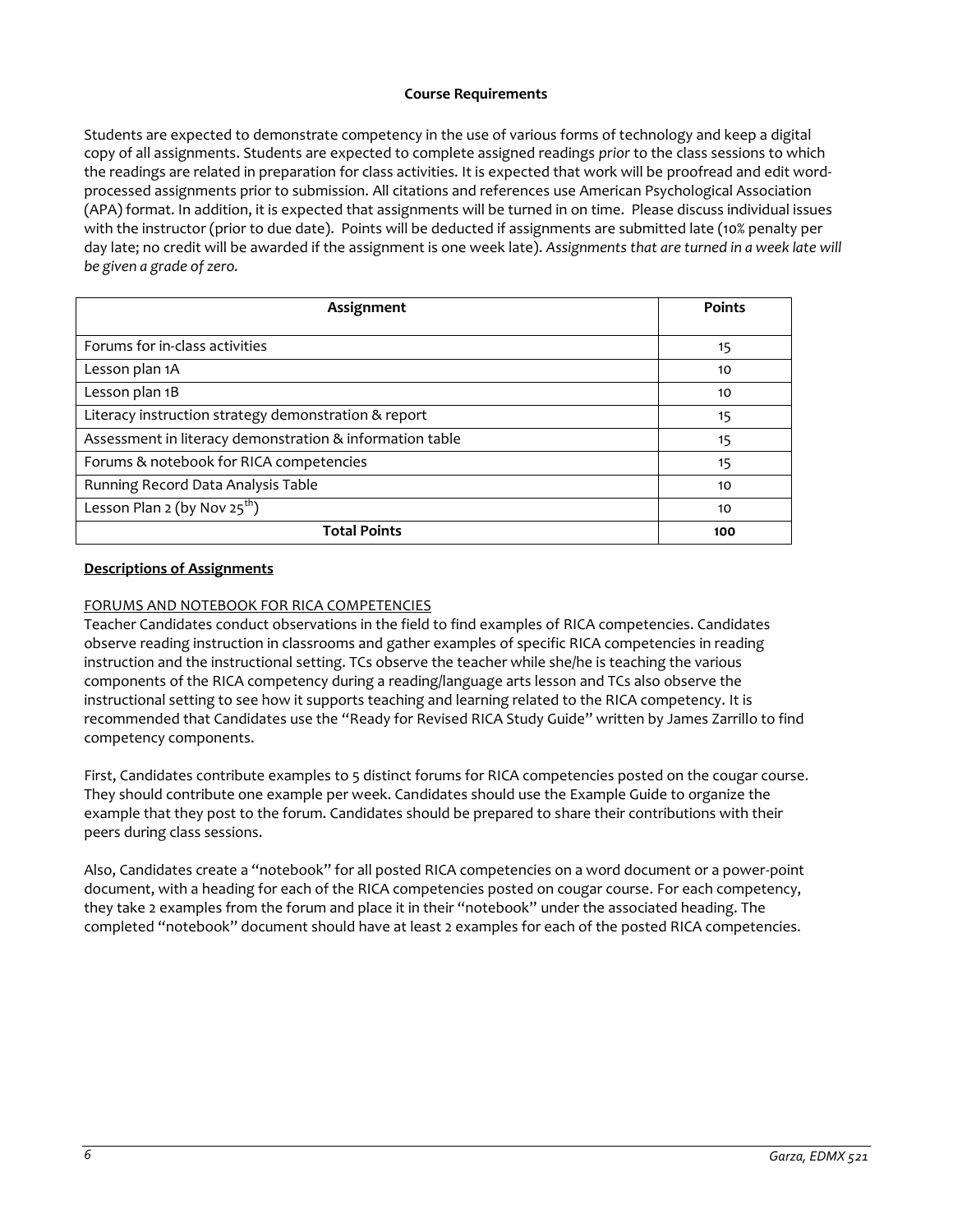# **EXAMPLE GUIDE**

# **for contributing examples to forums on RICA competencies**

### **In the forum reply window copy the text and photo of your example. (see sample below) Please include the following:**

- Grade Level:
- Any Additional Descriptors:
- Description of the instruction and/or instructional setting
- Photo

# **SAMPLE**

Grade Level: Kindergarten Any Additional Descriptors: SEI classroom

INSTRUCTION:

 I observed Mr. X teaching *phonemic awareness*. The teacher showed pictures on his power point to the children. He showed pictures of words that all started with the /b/ sound. The pictures provided visual support for all learners, including ELs. He *isolated* the sound at the beginning of each word. He modeled saying the word by emphasizing the /b/ sound at the beginning of the word as he showed them the picture. He touched his lips as he said the /b/ sound to show that they were coming together to produce the sound. This provided tactile support for all learners, including ELs.

 The teacher modeled *blending* the /b/ sound with the rest of the word using the word frame, /b/ and "at" makes "bat". Then, he had them do a couple word frames together with him. The word frame provided a scaffold for blending the sounds. For example, he showed them a picture of a ball and prompted them with the word frame, "/b/ and "all" makes . He also noted that in Spanish the word was "bola" and it also started with the /b/ sound. This provided L1 support for Spanish dominant ELs.

 Then, the teacher passed out picture cards illustrating words starting with the /b/ sound. He had student partners share their "b" word with each other and use the word frame to blend the initial /b/ sound with the rest of the word. This provided peer interaction and practice. He then called on partners to share one of their words with the class. He had them place their picture card in the pocket chart and lead the class in saying the word frame.

# INSTRUCTIONAL SETTING:

 I observed that the instructional setting contained a variety of supports for teaching and learning related to phonemic awareness: poster with picture cues for where to produce different sounds, songs & poems charts of letter B, an illustrated alphabet on the wall, pocket chart with "b" picture cards, pictures illustrating Spanish-English cognates (ball/bola), sorting graphic organizers, picture cards and heart shaped sorting pockets.

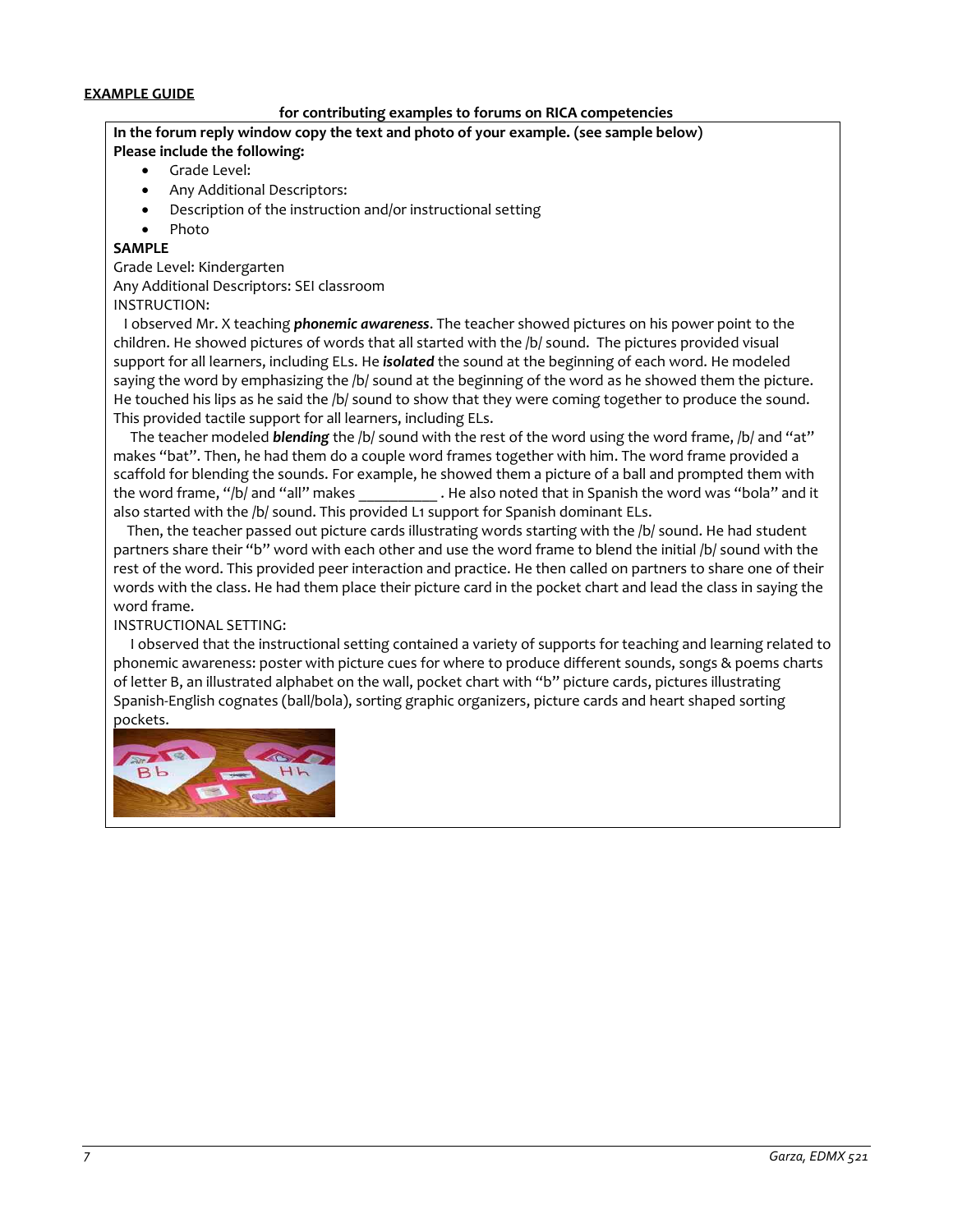# **LESSON PLAN 1A & LESSON PLAN 1B**

Teacher Candidates prepare a lesson plan (1A) for teaching reading using the lesson design template. After submitting the lesson plan and receiving feedback from the professor, Candidates revise and then resubmit the lesson plan (1B). While in-class activities support the Candidate's development of the lesson plan development, hours beyond the class session times will be necessary in order to develop a high quality lesson plan.

|                        | <b>ELA LESSON DESIGN</b>                                                                  |  |  |
|------------------------|-------------------------------------------------------------------------------------------|--|--|
| Components             | <b>Description of components</b>                                                          |  |  |
| Standard(s)            | Salient standards: ELA Common Core, ELD                                                   |  |  |
| Objective:             | The students use _______________<br>in order to improve                                   |  |  |
|                        | name of strategy/activity<br>name of ELA                                                  |  |  |
|                        | skill                                                                                     |  |  |
|                        | while                                                                                     |  |  |
|                        | name of reading or writing text or task                                                   |  |  |
| Anticipatory Set       | Teacher engages students, activates & builds background knowledge and states              |  |  |
|                        | the objective/purpose for reading                                                         |  |  |
|                        | I engage students in the lesson topic<br>$\bullet$                                        |  |  |
|                        | I activate & build their background knowledge<br>$\bullet$                                |  |  |
|                        | I state the objective/purpose<br>$\bullet$                                                |  |  |
| Teach to the           | <b>Modeled instruction</b>                                                                |  |  |
| Objective              | Teacher explains and demonstrates the task by actually doing it while students watch.     |  |  |
|                        | First, Teacher explains the key concepts and how to use them. Next, Teacher               |  |  |
|                        | demonstrates by "thinking aloud" to show the associated thinking process while            |  |  |
|                        | students listen & watch.                                                                  |  |  |
|                        | I explain the key concepts<br>$\bullet$                                                   |  |  |
|                        | Step by step, I demonstrate and "think aloud"                                             |  |  |
|                        | <b>Shared instruction</b>                                                                 |  |  |
|                        | Teacher and students do the task together with teacher leading them. Teacher asks         |  |  |
|                        | students to help teacher. Teacher asks questions, encourages partner-talk, such as        |  |  |
|                        | "think-pair-share", and charts out students' ideas.                                       |  |  |
|                        | I have the students do it together with me<br>$\bullet$                                   |  |  |
|                        | I include student interaction with a "think/pair/share"<br>$\bullet$                      |  |  |
|                        | I check for student comprehension<br>$\bullet$                                            |  |  |
| <b>Guided Practice</b> | <b>Guided practice activities</b>                                                         |  |  |
|                        | Students with partner/small group engage in an activity that Teacher provides to          |  |  |
|                        | practice doing the task. Teacher provides students the materials and directions for the   |  |  |
|                        | activity. Teacher coaches students, offering guidance as needed. Teacher supports         |  |  |
|                        | students who need extra help with re-teaching/mini-lesson.                                |  |  |
|                        | I explain activity step by step<br>$\bullet$                                              |  |  |
|                        | I support and guide the group work<br>$\bullet$                                           |  |  |
|                        | I monitor student performance with progress monitoring assessment techniques<br>$\bullet$ |  |  |
| Independent            | Student applies newly learned skills in an independent practice opportunity provided by   |  |  |
| Practice               | the teacher in class.                                                                     |  |  |
| Assessment             | How specifically will I assess student performance during Independent Practice.           |  |  |
|                        | What will I measure? How will I measure it?                                               |  |  |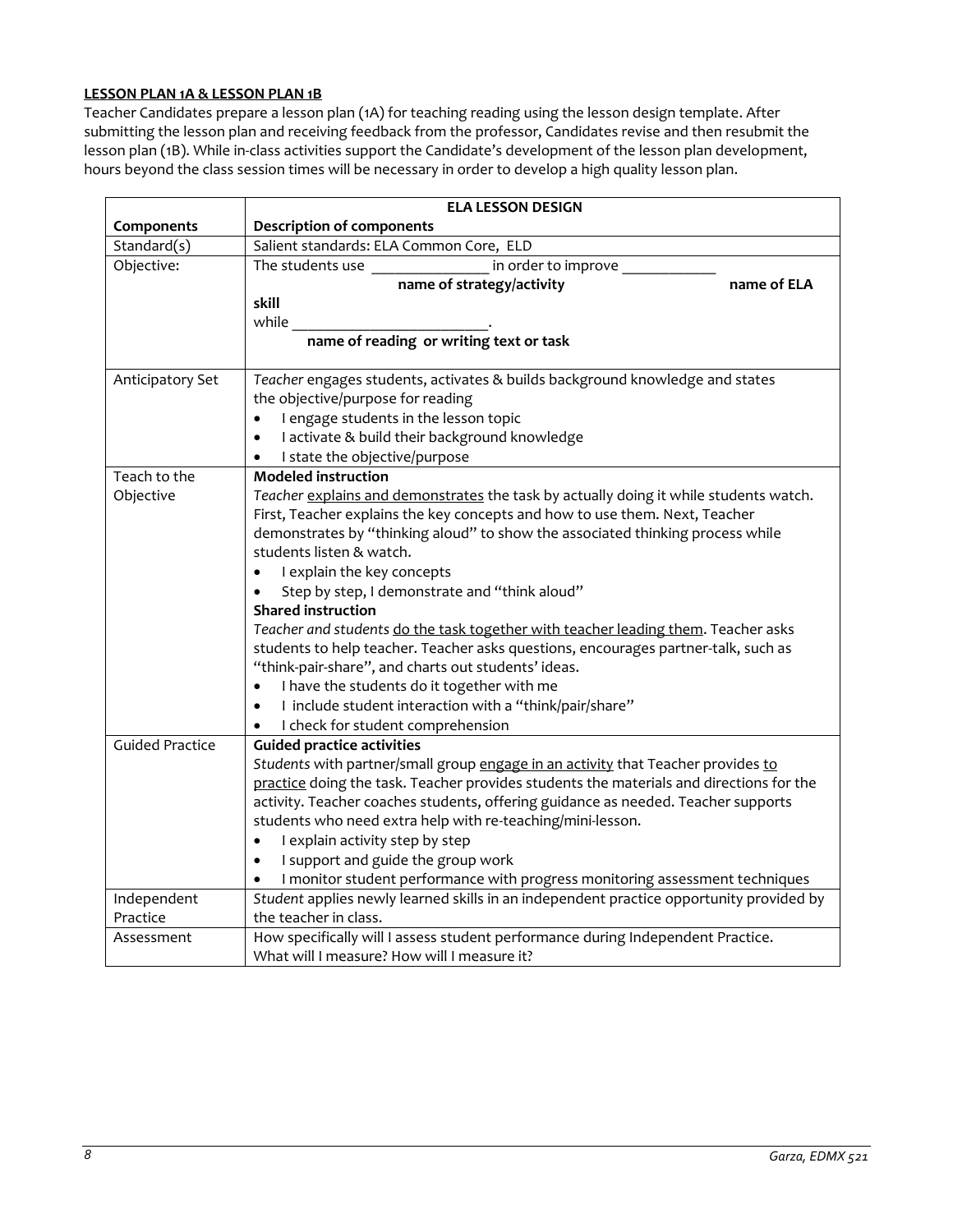# **LITERACY INSTRUCTION STRATEGY DEMONSTRATION & REPORT**

During this in-class activity, Candidates learn to demonstrate (model) literacy strategies for teaching reading, writing and language. The Literacy Instruction Strategy Demonstration is an in-class activity. Each Candidate is assigned a literacy instructional strategy to practice with an "expert group" and then to demonstrate to a jigsaw group. Many of these strategies are from the text, by Gail Tompkins, *50 Literacy Strategies: Step by Step, 4th Edition.* Candidates use the "Demonstration Guide" to organize their demonstration of the assigned literacy instruction strategy to their peers. Each Candidate submits a copy of a report. Candidates use the "Report Guide" to organize their explanation of the assigned literacy instruction strategy with written text and a photo of the strategy being demonstrated.

### **Report Guide**

The name of assigned literacy strategy activity Explain the purpose of the strategy to support student in a specific area of ELA development A photo of the strategy being demonstrated (i.e., materials being used...

### **Demonstration Guide**

State the names of demonstrators State the name of the strategy Model the use of the strategy by *showing* what to do and "thinking aloud" as you demonstrate. Use appropriate materials to model the strategy, step by step

# **ASSESSMENT IN LITERACY DEMONSTRATION AND INFORMATION TABLE**

Teacher Candidates learn how to assess student performance in literacy. Candidates are introduced to the different purposes of literacy assessments listed in the menu, which are used in pre-K through  $8<sup>th</sup>$  grade. Candidates demonstrate how to administer various assessments listed on the assessment menu. They explain the distinct kind of information each gathers and connect it to the instructional cycle and their potential utility as entry-level, progress-monitoring and/or summative assessments. Candidates demonstrate to their peers in class how to administer 2 assigned literacy assessments. Also, they complete an assessment information table for the 2 assessments that they demonstrated and 2 assessments that they observed being demonstrated by their peers.

# **Assessment Information Table**

|                | Assessment | What it        | How to | Administer | When to |
|----------------|------------|----------------|--------|------------|---------|
|                | name       | Measures       | Score  | To Whom    | Use     |
|                |            | (type of info) |        |            |         |
|                |            |                |        |            |         |
| $\overline{2}$ |            |                |        |            |         |
|                |            |                |        |            |         |
| $\Lambda$      |            |                |        |            |         |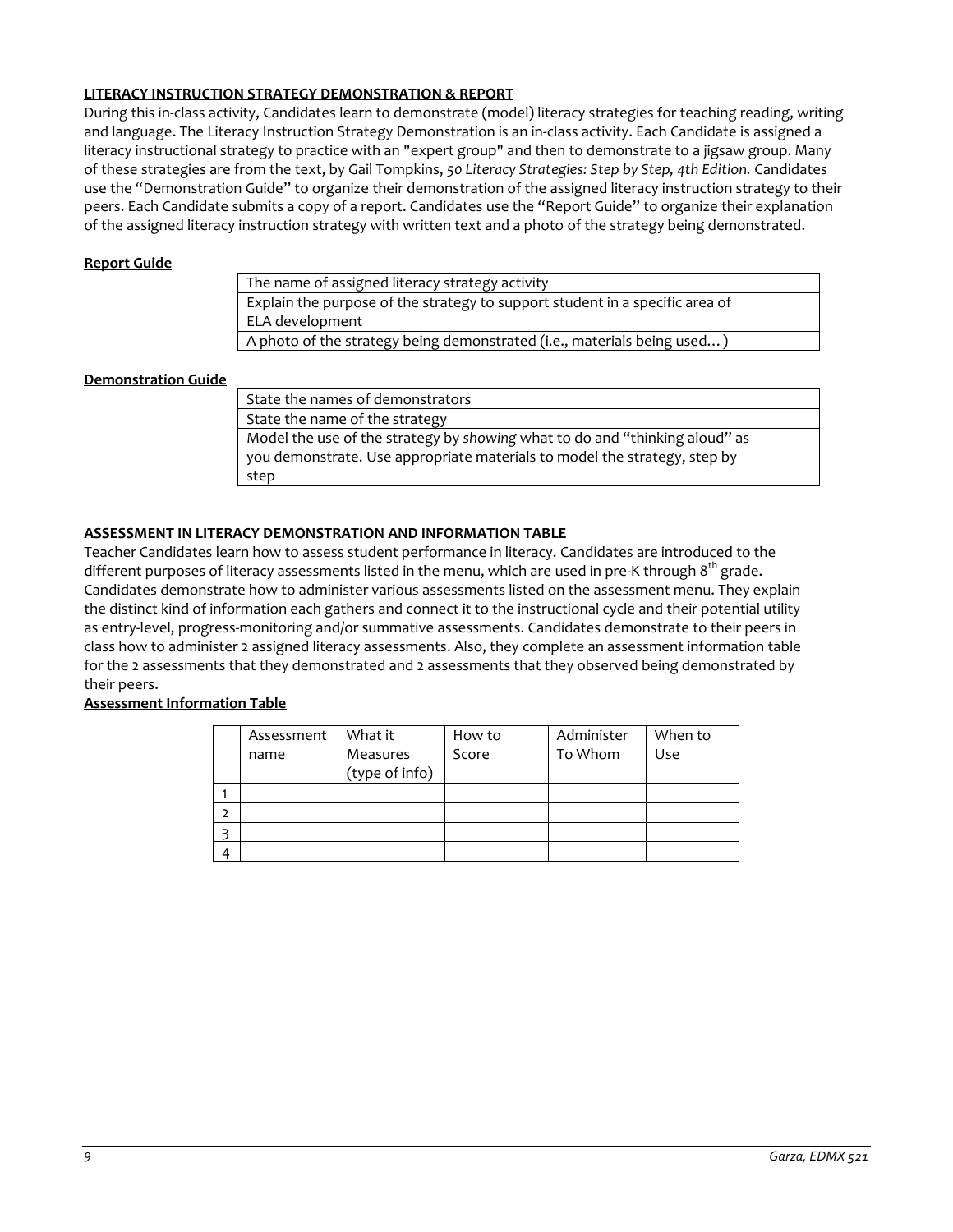| <b>MENU of LITERACY ASSESSMENTS</b>                 |
|-----------------------------------------------------|
| Early Lit: Alphabet knowledge                       |
| Early Lit: C.A.P.                                   |
| Early Lit: Wordless picture reading                 |
| Early Lit: Auditory discrimination                  |
| Early Lit: Phonemic awareness                       |
| Early Lit: Phonemic segmentation                    |
| Early Lit: Writing                                  |
| Reading Attitude Survey                             |
| Reading Inventory - word recognition                |
| Reading Inventory - comprehension                   |
| Fluency WCPM                                        |
| $RI/RR$ – oral reading fluency (4 pt fluency scale) |
| Comprehension - retelling narrative                 |
| Comprehension - QAR                                 |
| Writing $-$ (any of the 6 traits)                   |
| Vocabulary (in isolation or in context)             |
| Other                                               |

# **RUNNING RECORD DATA ANALYSIS GRID**

Candidates are introduced to the process of gathering and analyzing assessment data to inform instruction. Candidates practice observing children reading in order to assess their performance. Each Candidate administers one running record to a student. Candidates record the data as child reads. *(Acceptable variation: Candidate selects a literacy assessment approved by professor to administer and records performance data.)* Next, the Candidate brings the data to class and engages in the in-class activity to use the Data Analysis Grid to analyze the data. Each Candidates analyzes the data for reader strengths & needs of the reader and submits a data analysis table.

# **Data Analysis Grid**

| Assessment | Data | <b>Strengths</b><br>au cug | <b>Needs</b> |
|------------|------|----------------------------|--------------|
| D D<br>nn  |      |                            |              |

# **Grading Standards**

In order to earn a teaching credential from the state of California, you must maintain a B average (3.0 GPA) and cannot receive below a C+ in any course in your teacher education program.

|    |       | n      | 100-93 | А- | 92-90 |
|----|-------|--------|--------|----|-------|
| B+ | 89-87 | D<br>D | 86-83  | В- | 82-80 |
| い  | 79-77 |        | 76-73  | c  | 72-70 |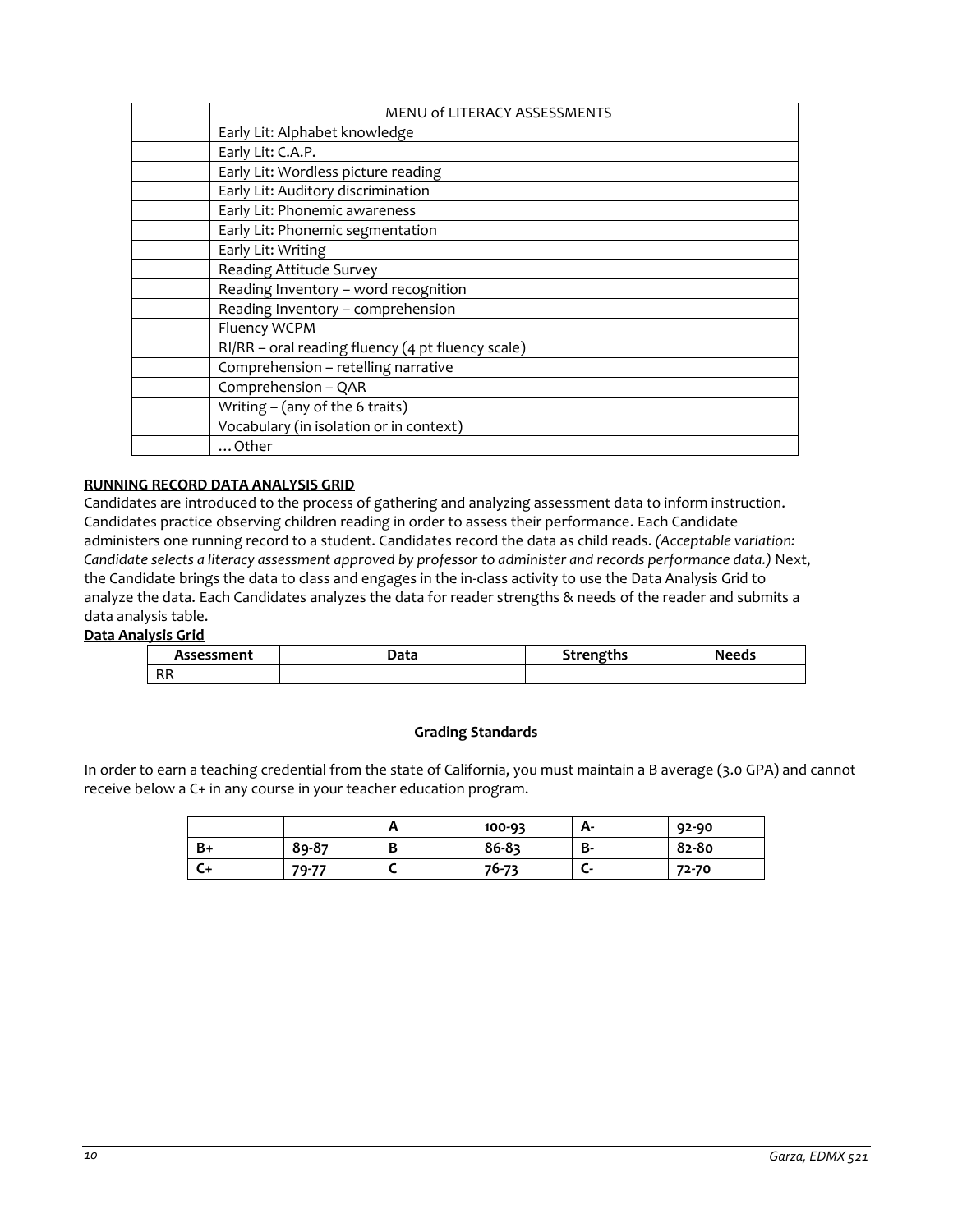# **Fall 2013 COURSE SCHEDULE EDMX 521**

| The instructor reserves the right to modify the schedule. |  |  |  |
|-----------------------------------------------------------|--|--|--|
|-----------------------------------------------------------|--|--|--|

| <b>Date</b> | <b>Topic</b>                                              | <b>Assignment</b>                       |
|-------------|-----------------------------------------------------------|-----------------------------------------|
| Session 1   | Orientation to Course, Assignments, TPE                   | Forum in-class activity:                |
| Wednesday   | <b>Literacy Dimensions</b>                                | ELA standards & assessment              |
| Aug 28      | Intro: ELA Standards & Assessment                         | <b>Readings:</b>                        |
|             | <b>Exploring CCSS</b>                                     | Cougar course article:                  |
|             | _Explain how mastery of anchor standards across the       | <b>Effective Practices for Teaching</b> |
|             | grade levels support students becoming "college ready" in | Reading Comprehension first 7           |
|             | ELA & Literacy                                            | pages of the chapter by Duke &          |
|             | Exploring Lit Assessment purposes                         | Pearson                                 |
|             | How do standards and assessment together guide and        | Reutzel & Cooter:                       |
|             | inform instructional decision making & lesson planning?   | Chapter $2 & 3$                         |
|             | Intro: RICA Competencies                                  | Cougar course links                     |
|             | Explain the relationship between RICA and CCSS            |                                         |
|             | Foundational Literacy Skills                              |                                         |
| Session 2   | Oral Language & Emergent Lit (C.A.P.)                     | Forum in-class activity:                |
| Wednesday   | Developmental Dimension & L2 Acquisition                  | Comprehension & Text Complexity         |
| Sept 4      | <b>Cueing Systems</b>                                     | Forum RICA Competency                   |
|             | <b>ELA Lesson Plan</b>                                    | <b>Readings:</b>                        |
|             | Organizing quality instructional strategies for each      | Cougar course article:                  |
|             | component of literacy lesson design.                      | <b>Effective Practices for Teaching</b> |
|             | Sorting instrxn by lesson components                      | Reading Comprehension first 7           |
|             | Brainstorm ideas for lesson plan 1A                       | pages of the chapter by Duke &          |
|             | Reading Comprehension & Text Complexity                   | Pearson                                 |
|             | Before, During & After Strategies                         | Reutzel & Cooter:                       |
|             | Using children's literature to teach reading & writing    | Chapter 7                               |
|             |                                                           | Cougar course resources:                |
|             |                                                           | Comprehension & Text Complexity         |
| Session 3   | Socio-Cultural Dimension of Literacy                      | Lesson Plan 1A                          |
| Wednesday   | Measures of a Text's Cultural Relevance                   | Forum RICA Competency                   |
| Sept 11     | Reading Pictures (Visualizing Social Studies)             | <b>Readings:</b>                        |
|             | ELA lesson design                                         | Reutzel & Cooter:                       |
|             | Apply ELA lesson design to teaching BDA strategies for    | Chapter 4                               |
|             | cognitive dimension using children's literature           | Cougar course resources:                |
|             | Identify & utilize multicultural literature               | <b>Word Analysis</b>                    |
|             | Word Analysis & Linguistic Dimension                      |                                         |
|             | RICA domain 2 competencies & ELD                          |                                         |
| Session 4   | Lesson Plan revision                                      | Forum in-class activity: Academic       |
| Wednesday   | Intro: Literacy Instruction Strategies                    | language & writing                      |
| Sept 18     | Assessment of Literacy                                    | Forum RICA Competency                   |
|             | Identify lit assessments & their purposes                 | <b>Readings:</b>                        |
|             | Identify features of IRI                                  | Reutzel & Cooter:                       |
|             | Academic Language & Content Area Lit                      | Chapter 6                               |
|             | CALP - sentences, language useage                         | John Lee: Visualizing SS Methods        |
|             | qualities of academic lang in written text (model texts)  | Chapter 10                              |
|             | adapting strategies to content area thinking              | Cougar course resources:                |
|             | cohesive devices semantic and syntactic cues              | History of Us online text               |